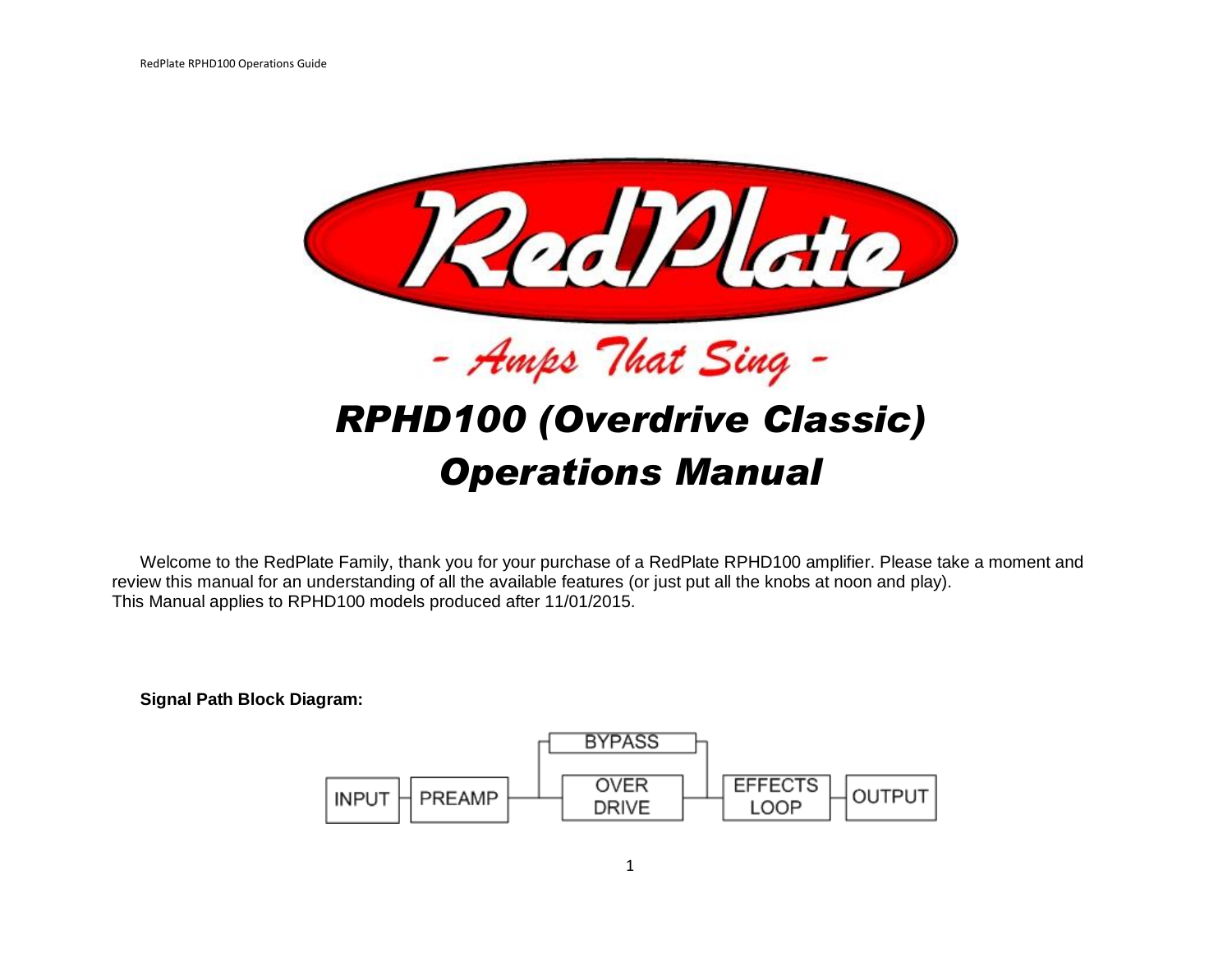#### **FRONT PANEL:**

| VOICE | <b>PREAMP</b>             |  |          |  |  |               |            |                     |  |  |                           |                                  |        | OVERDRIVE   POWER AMP |                  |  |            |                 |                                                                                                                                                 |             |                |          |                               |               |                                                | <b>RPHD100</b> |                               |  |  |    |                            |
|-------|---------------------------|--|----------|--|--|---------------|------------|---------------------|--|--|---------------------------|----------------------------------|--------|-----------------------|------------------|--|------------|-----------------|-------------------------------------------------------------------------------------------------------------------------------------------------|-------------|----------------|----------|-------------------------------|---------------|------------------------------------------------|----------------|-------------------------------|--|--|----|----------------------------|
|       | $\Omega$<br><b>VOLUME</b> |  | -6<br>10 |  |  | <b>BRIGHT</b> | <b>MID</b> | <b>ROCK</b><br>JAZZ |  |  | 10 <sub>1</sub><br>TREBLE | 7 <sup>3</sup><br>$\cdot$<br>9 1 | MIDDLE | 7 <sub>3</sub>        | $\bullet$<br>9 1 |  | 10<br>BASS | $\bullet$<br>91 | $4^{\frac{5}{5}}$ 6 $4^{\frac{5}{5}}$ 6 $4^{\frac{5}{5}}$ 6 $4^{\frac{5}{5}}$ 6 $4^{\frac{5}{5}}$ 6 $4^{\frac{5}{5}}$ 6<br>7373<br>$\mathbf{r}$ | 10<br>DRIVE | $\cdot$<br>9 1 | $\Omega$ | $-4$ $-7$ $-3$<br>10<br>LEVEL | $\sim$<br>9 1 | $\sim$ 0.000 $\sim$<br><b>IMASTER PRESENCE</b> |                | 7 3<br>$\bullet$<br>9 1<br>10 |  |  | 10 | Overdrive<br><i>Olemic</i> |

**Input Jack** = Typical High impedance input to the amplifier. **Voice** = Three position switch to match your guitar type to the amplifier.

# *CLEAN PREAMP SECTION*



 **Volume Bright Mid Rock/Jazz Treble Middle Bass**

**Volume** – Preamp volume control typical setting is between 4 and 6 but experimentation is encouraged.

**Bright Switch** – Up = Increase in the higher treble frequencies.

**Mid Switch** – Up = Increase in the upper midrange frequencies.

**Rock/Jazz Switch** – Up = Normal, Down = less lower midrange frequencies.

**Treble Control** - Adjusts high frequencies (also upper midrange when the Mid switch is engaged). **Middle Control** – Controls the amount of Midrange frequencies, somewhat interactive with the Bass Control. **Bass Control** – Sets the amount of low end.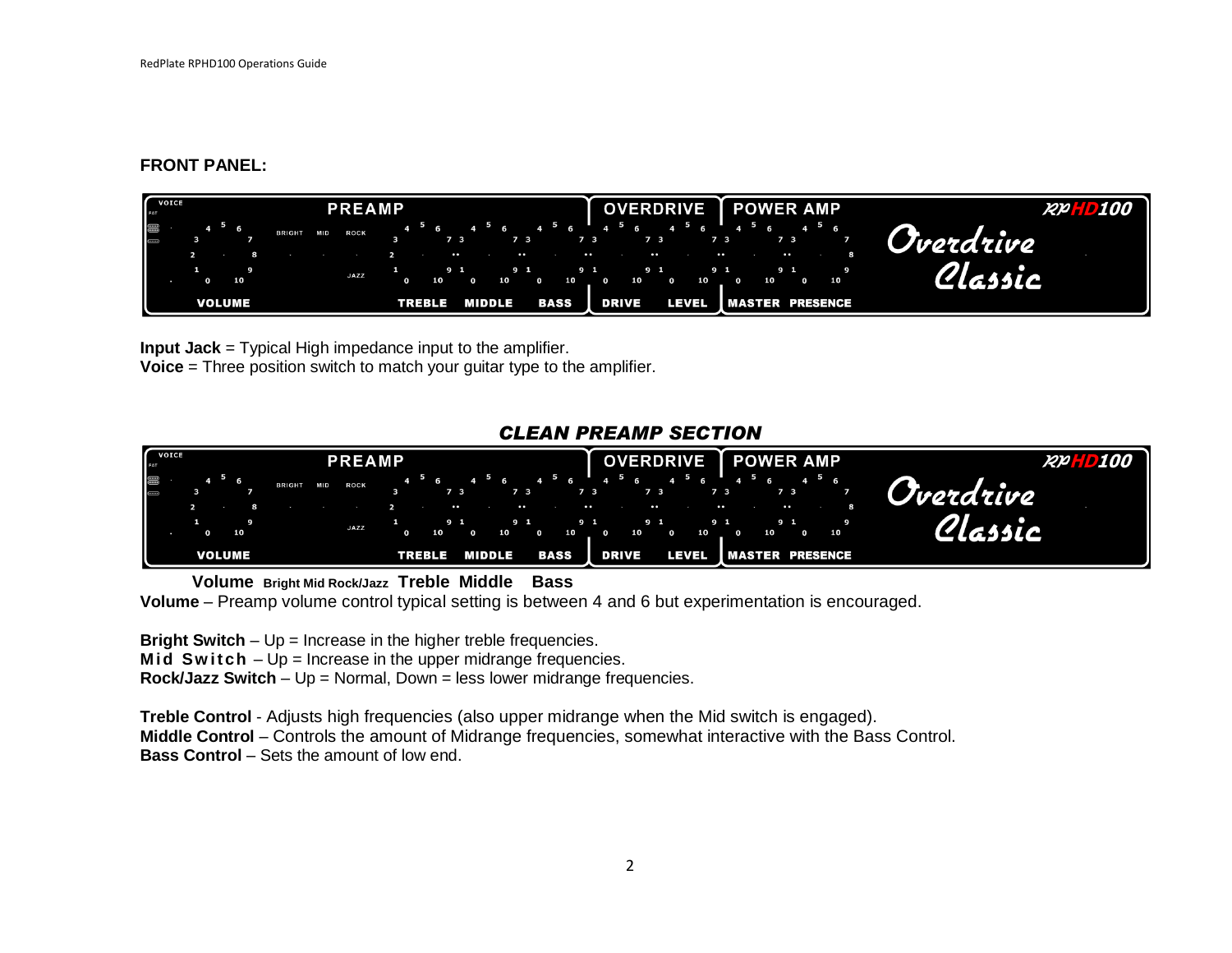| VOICE                                                                                      |              |                                       | <b>PREAMP</b>               |                     |          |                     |               | OVERDRIVE   POWER AMP |                                                                                                                                                                                                                                                                                                                                                                                            |                                         |       |                                              |          |                                      |                                  | <b>RPHD100</b> |                                         |                         |                                       |
|--------------------------------------------------------------------------------------------|--------------|---------------------------------------|-----------------------------|---------------------|----------|---------------------|---------------|-----------------------|--------------------------------------------------------------------------------------------------------------------------------------------------------------------------------------------------------------------------------------------------------------------------------------------------------------------------------------------------------------------------------------------|-----------------------------------------|-------|----------------------------------------------|----------|--------------------------------------|----------------------------------|----------------|-----------------------------------------|-------------------------|---------------------------------------|
| $\begin{bmatrix} \mathbf{F} \mathbf{A}^{\mathsf{T}} \\ \vdots \\ \mathbf{F} \end{bmatrix}$ | $\mathbf{r}$ | 5 <sub>6</sub><br>10<br><b>VOLUME</b> | <b>MID</b><br><b>BRIGHT</b> | <b>ROCK</b><br>JAZZ | $\Omega$ | 7 3<br>10<br>TREBLE | $\sim$<br>9 1 | 10<br>MIDDLE          | $\begin{array}{ccccccccccccccccccccc}\n6 & 4 & 5 & 6 & 4 & 5 & 6 & 4 & 5 & 6 & 4 & 5 & 6 & 4 & 5 & 6 & 4 & 5 & 6 & 4 & 5 & 6 & 4 & 5 & 6 & 4 & 5 & 6 & 4 & 5 & 6 & 4 & 5 & 6 & 4 & 5 & 6 & 4 & 5 & 6 & 4 & 5 & 6 & 4 & 5 & 6 & 4 & 5 & 6 & 4 & 5 & 6 & 4 & 5 & 6 & 4 & 5 & 6 & 6 & 6 & 6 & 6 & 6 & 6 & 6 & 6 & 6 & 6 & 6 & $<br>7 3<br>$\overline{\phantom{a}}$<br>9 1<br>$\Omega$<br>BASS | 7 3<br>$\sim$<br>9 1<br>10 <sub>h</sub> | DRIVE | 7 3<br>$\overline{\phantom{a}}$<br>9 1<br>10 | $\Omega$ | 7 <sub>3</sub><br>9 1<br>10<br>LEVEL | Ė<br>$\sim$ $\sim$ $\sim$ $\sim$ | 10             | 7 3<br>$\bullet$<br>9 1<br>$\mathbf{o}$ | <b>IMASTER PRESENCE</b> | <b>A Divordrive</b><br>$\overline{A}$ |

# *OVERDRIVE SECTION*

 **DRIVE LEVEL**

The Overdrive section is used to add character to the clean tone. The section's range of effect can be just a hint of early break up or a more aggressive distortion.

**Drive Control** – Sets the amount of distortion by controlling the level between the 2 gain stages of the section. **Level Control** – Sets the output volume of the section. Higher settings are "bigger" and more 3 dimensional.

# *MASTER SECTION*



 **MASTER PRESENCE**

**Master Volume** – This control sets the overall volume of the amplifier.

**Presence Control** – The presence circuit uses global negative feedback to remove low frequencies which frees up bandwidth for more midrange and highs. Think of it as a tone control to balance the relationship between highs and lows, especially when the amplifier is naturally producing increased low end at louder volumes.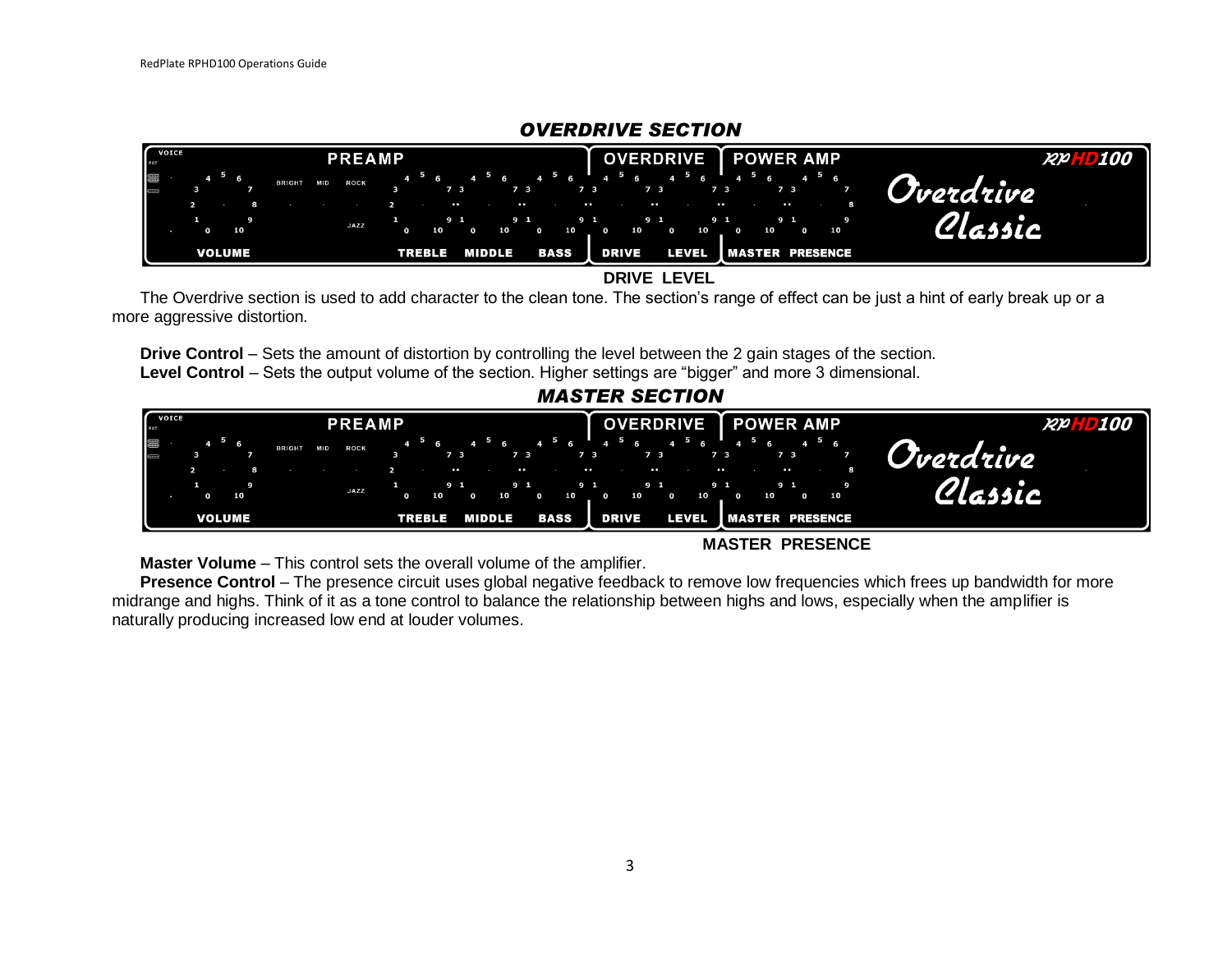|  | RedPlate,Amps. Com                                                                       | RedPlate                 |                                                                         |     | <b>SPEAKERS</b>   | 16              |                |                                           |             | 1 - Ground<br>2 - Mid Boost OFF<br>3 - FET OFF<br>4 - OverDrive OFF<br>5 - Boost OFF<br>ر |
|--|------------------------------------------------------------------------------------------|--------------------------|-------------------------------------------------------------------------|-----|-------------------|-----------------|----------------|-------------------------------------------|-------------|-------------------------------------------------------------------------------------------|
|  | <b>OPERATE▲ 100 WATT▲</b>                                                                |                          |                                                                         |     |                   |                 |                | <b>Return</b>                             | Send        |                                                                                           |
|  |                                                                                          |                          | LINE<br>OUT                                                             | EXT | MAIN              | $\Omega$ SELECT |                | $5\overline{6}$                           |             | PEDAL / ON                                                                                |
|  | STANDBY ▼ 50 WATT ▼<br>Fuse Cap for Spare Fuse<br>FUSE 5A 120VAC ONLY<br>◀ MAINS FUSE 5Å | <b>BIAS 140 - 152 MV</b> | <i>RedPlate</i><br>DANGER HIGH VOLTAGE NO USER REPLACEMENT PARTS INSIDE |     | RPHD100 SN 16xxxx |                 | <b>TRIGGER</b> | 10<br>OFF <sup>0</sup><br><b>FET GAIN</b> | MADE IN USA | <b>OVERDRIVE</b><br><b>BOOST</b><br><b>MANUAL / OFF</b>                                   |

## *REAR PANEL SECTION*

**IEC Module** – contains the main power switch, power cord inlet connector and the fuse drawer. To access the fuse use a small flat blade screwdriver in the notch at the bottom of the power cord inlet connector, the drawer snaps out in a rearward direction. The RPHD100 can accept both the larger (3AG footprint) or smaller European (5mm X 20mm) fuses. A time delay variety (SLO-BLO) is recommended. Follow the recommended amperage ratings on the panel.

**Standby Switch** – This switch allows the tubes to warm up before operating the amplifier. Wait 1 minute after power on to move it up to the operate position. For improved tube life and performance do not leave the amplifier in Standby position for longer than 20 minutes (better to just leave it in operate mode during performance intermissions).

**100 WATT / 50 WATT Switch** – This switch lifts the center two output tubes (V7 & V8) to effectively remove them from having any audio impact. The impedance of the amplifier remains unchanged.

**Bias adjustment and bias test point** – Allows external access for bias adjustment (see bias procedure in the **Maintenance** section).

**LINE OUT** – A line level signal jack derived from the speaker output which contains the whole tone of the amplifier. Example usage would be for recording or connection to a PA or slave amp.

**Speaker Jacks** – The MAIN and EXT jacks are wired in parallel. The MAIN jack must be used first because it has a protection device. ALWAYS HAVE A SPEAKER CONNECTED TO AVOID PERMANENT AMPLIFIER AND OUTPUT TUBE DAMAGE.

**Impedance Selector Ω** - Set this to the total impedance of all attached speakers.

**SEND and RETURN Jacks** – The send jack connects to the input of an external effects device and the return jack connects to the output of an external effects device. The return jack interrupts the signal path so the external effects unit must mix the wet and dry signals.

**Trigger Control** – This control sets the amount of signal for the first gain stage of the section. Low settings are smoother and higher settings are more aggressive.

**FET Gain** – This control sets the amount of gain for the FET input of the amplifier. The FET can be turned off by rotating the control to zero – must be above zero for the footswitch to work.

**Footswitch Jack** - This is a standard 180 degree 5 pin DIN jack for footswitch connection. If a replacement cable is needed, make sure all 5 wires are supported. The pinout is conveniently located on the rear panel for use with automated switcher conversion boxes.

**Overdrive Switch** – UP = Overdrive on when the footswitch is not connected. Make sure switch is up for footswitch usage.

**Boost Switch** – UP = Preamp boost on when the footswitch is not connected. Make sure switch is up for footswitch usage.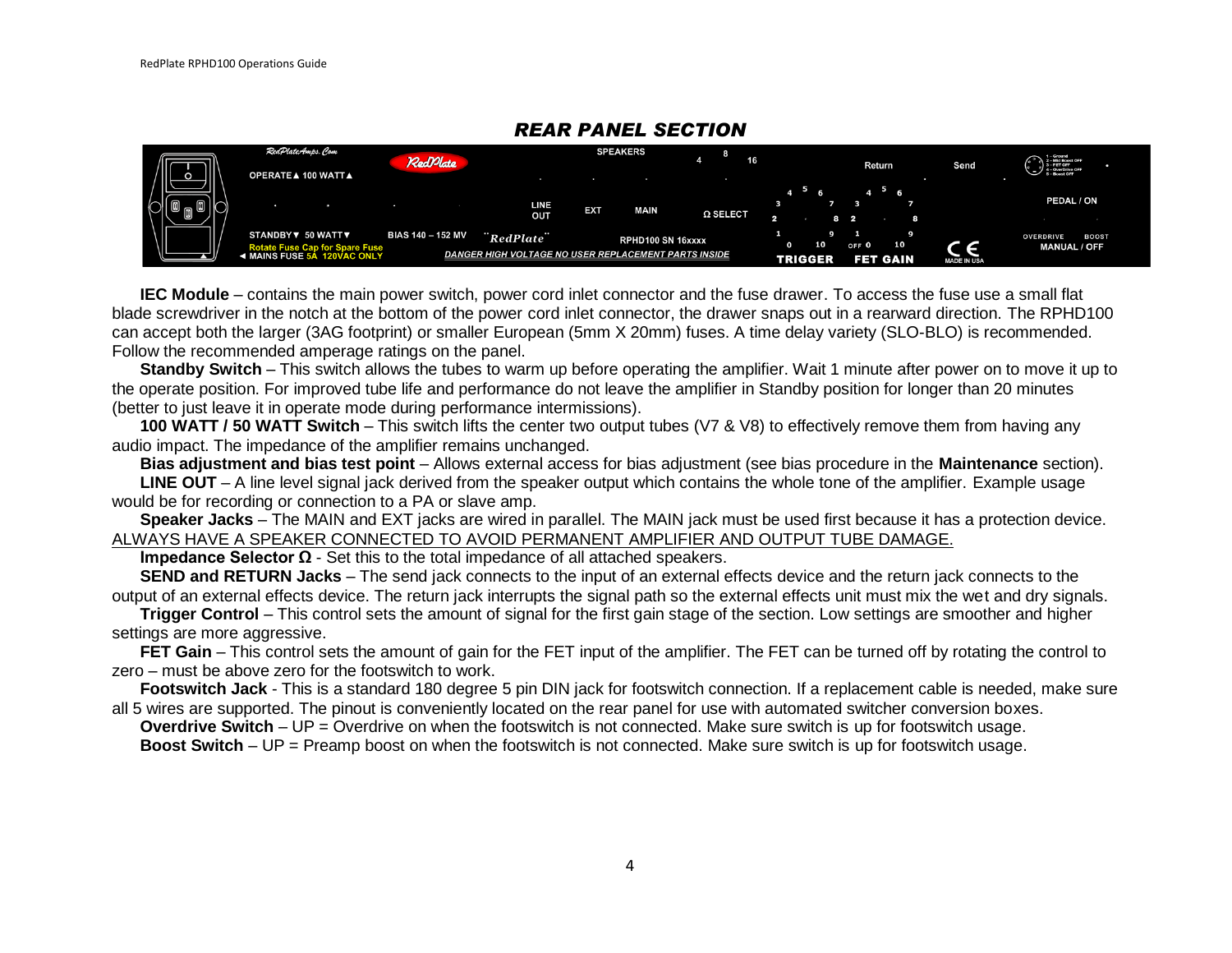## *OTHER FEATURES*

The RPHD100 comes complete with a 4 button footswitch and a footswitch cable. The cable used is a regular MIDI cable and is readily available in any length at most music stores.



**MidBoost** – Girth Boost feature. This button increases the size of the treble capacitor for more upper midrange. The front panel MID switch must be on (UP) for proper footswitch operation.

**FET** – Switches the input jack to use the FET circuit. The footswitch button does not have any affect when the rear panel FET gain control is set to zero (off).

**Overdrive** – Character Boost feature. When lit, the Drive section of the amplifier is active, not lit, means the section is bypassed. The footswitch button does not work when the rear panel Overdrive switch is in Manual position.

**BOOST** – Preamp Boost feature. The footswitch button does not have any affect when the rear panel Boost switch is in Manual position

#### *POWER ON/OFF PROCEDURE*

- 1. Check the Standby switch to make sure it is toggled downward for Standby operation (the Standby switch is located next to the Mains power switch on the rear panel.
- 2. Toggle the main power switch to the up position (this switch is located at the top of the IEC input module). The front panel pilot light should be lit.
- 3. Wait one minute and then toggle the Standby switch upwards to the Operate position.
- 4. POWER OFF Toggle the main power switch downward, there is no need to go into standby first although it will not hurt anything.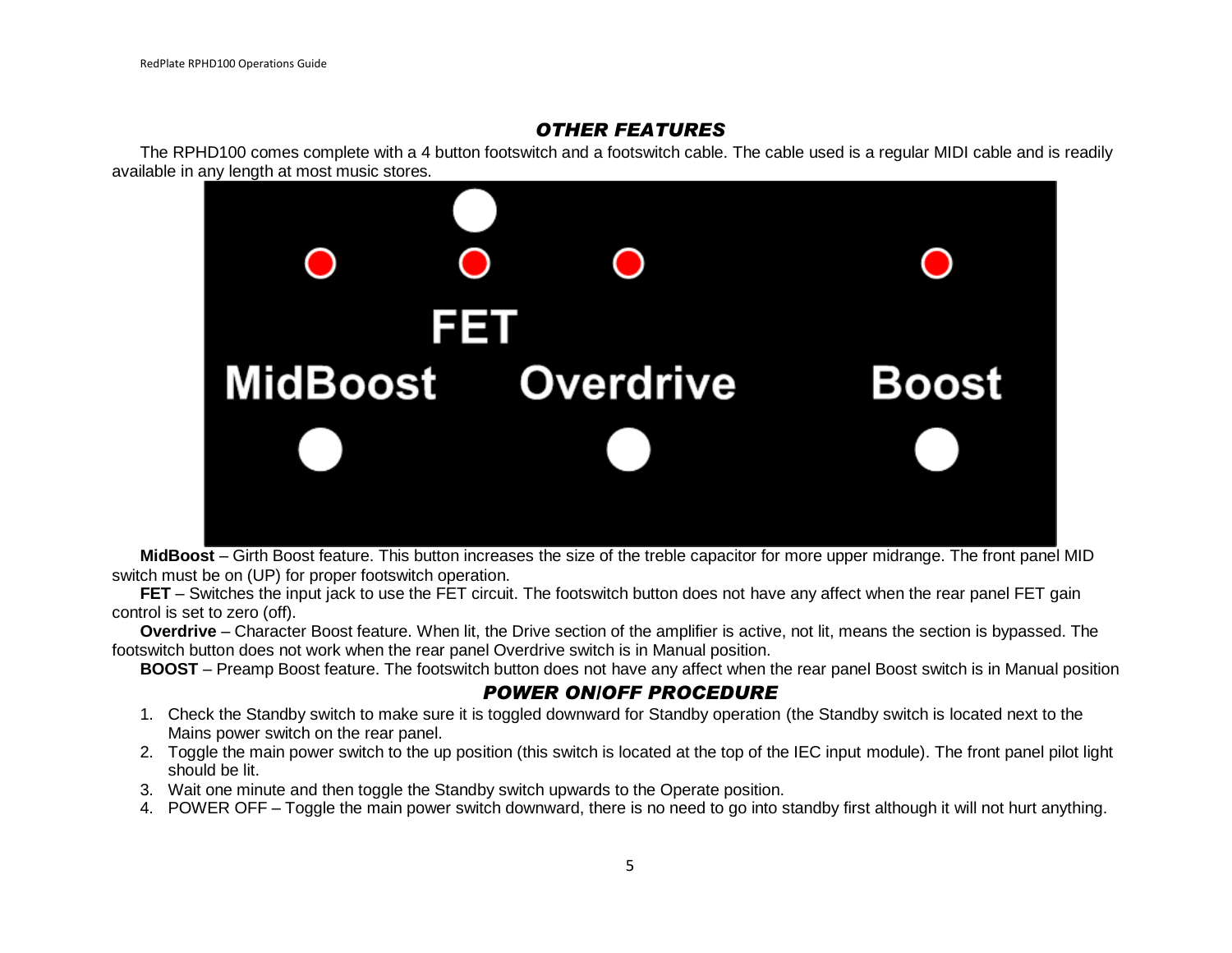# *MAINTENANCE SECTION*

Your RPHD100 amp has been designed for years of trouble free operation. The vacuum tubes will need to be replaced over time. We recommend new output tubes every 160 - 240 hours and new preamp tubes every 320 - 480 hours.

The front and rear panels have a protective finish that can be easily scratched with abrasives so always use a damp soft cloth to clean them (never use paper towels). The cabinetry can be cleaned with our super secret tolex cleaner (on a paper towel - 2 squirts of WD-40 and 4 squirts window cleaner), do not use on front and rear panels.



*TUBE CHART*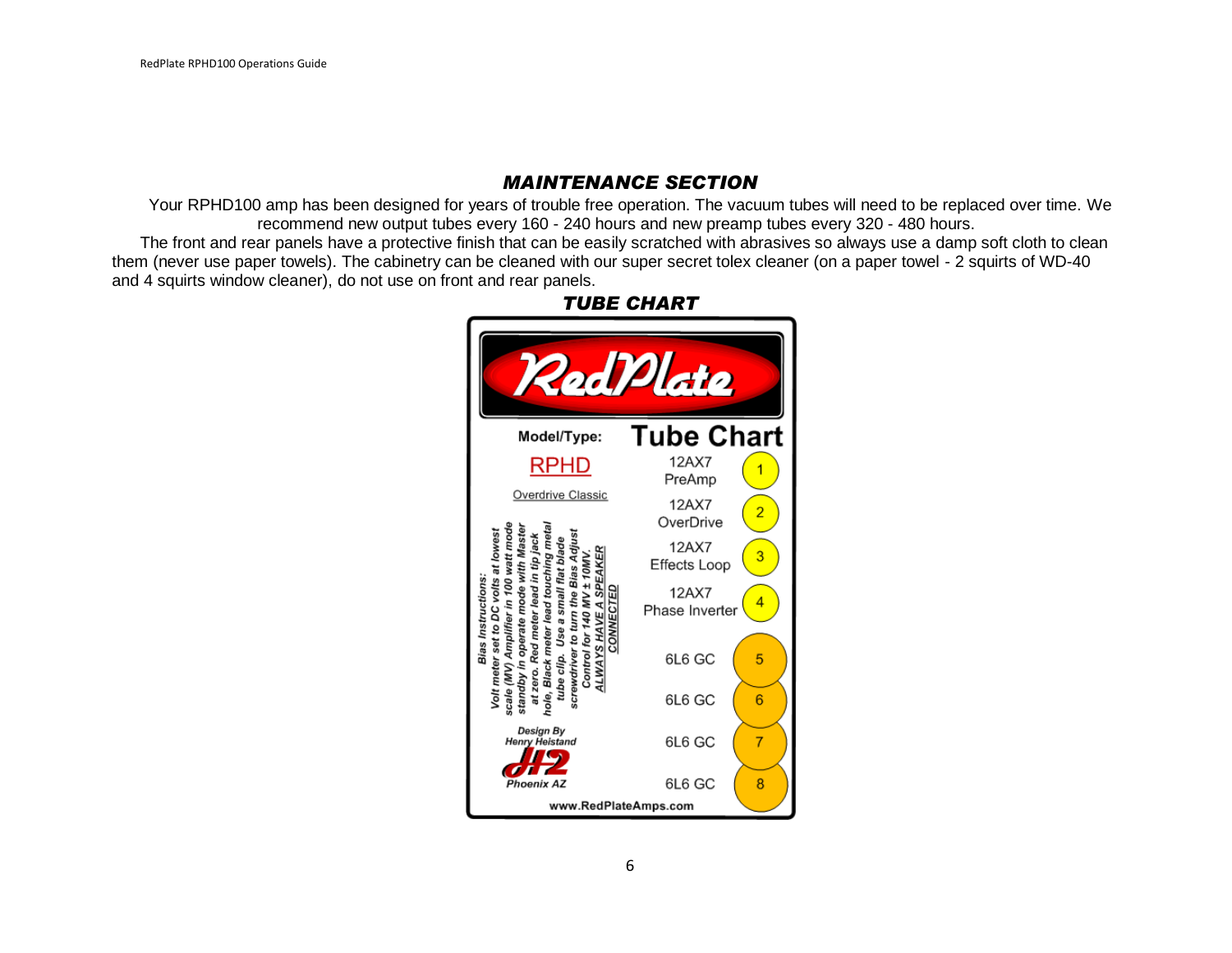All tube brands are acceptable, a long plate is preferred in the V4 (Phase Inverter) position.

#### **Warning – No user serviceable parts inside so unless you know what you're doing please refer to a qualified service person only.**

# *BIAS PROCEDURE*

- 1. When new output tubes are installed it is important to re-bias the amp for optimal performance.
- 2. ALWAYS HAVE A SPEAKER CONNECTED.
- 3. Use a digital volt meter set to DC volts at lowest scale (MV). Makes sure the black lead is the common terminal of the meter and the read lead is the DC voltage terminal of the meter.
- 4. Place the Amplifier in operate mode with the Master Volume and Reverb controls set to zero.
- 5. Set the 100 WATT/ 50 WATT switch to the 100 WATT position.
- 6. Place the red meter lead in the test point hole (red tip jack) And touch (or clip) the black meter lead on one of the metal output tube retainer clips.
- 7. Use a small flat blade screwdriver to adjust the bias pot for a reading to match the recommended value printed on the rear panel  $\pm$ 5 MV. The reading is the sum of the idle current for all output tubes.
- 8. Recheck the reading after 10 minutes of operation, and again after a week or two of operation.



# *INTERNAL TRIM POTS*

The RPHD100 has one internal trim for the Phase Inverter tube balance – Useful for working with unmatched 12AX7 tubes in the phase inverter position. Refer to qualified personnel for proper setting.